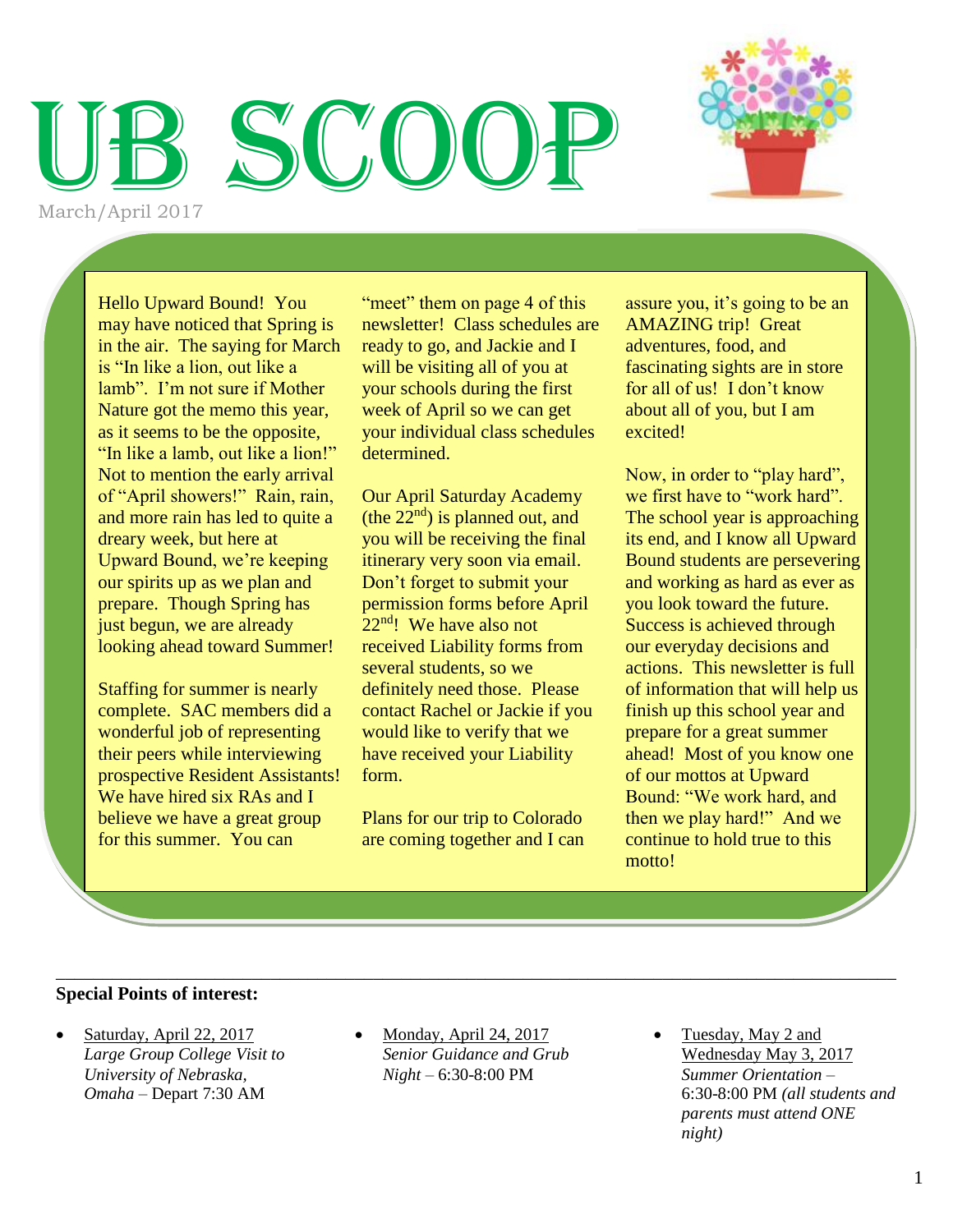

# Things to know for summer!

In order to help our summer to run more smoothly, there are a couple of things that we are updating. Please read ahead carefully.

1. All summer forms are available on the Upward Bound website. Forms can be found via this link:

[http://www.nwmissouri.edu/trio/pdf/ub/Forms/Upward%20Bound%20Sum](http://www.nwmissouri.edu/trio/pdf/ub/Forms/Upward%20Bound%20Summer%20Component%20Forms%202017.pdf) [mer%20Component%20Forms%202017.pdf](http://www.nwmissouri.edu/trio/pdf/ub/Forms/Upward%20Bound%20Summer%20Component%20Forms%202017.pdf)

Please note: all forms are due by **APRIL 22, 2017**. If forms are not turned in by April 22, Upward Bound must assume that the student will not be participating in the summer component unless prior communication has occurred. If you are unable to print these documents at home, ask your School Counselor to print them for you, OR you can contact Jackie or Rachel to have a packet of forms mailed to you.

2. Absences during the summer session must be reported before summer begins. This is done in your summer forms packet. Any additional absences must be reported at least 1 week prior to the time you will be

absent during the summer. Deduction of stipend and a Student Incident Report will occur if this process is not followed.

It is very difficult to plan for summer activities and expenditures if students are constantly coming and going without us having prior knowledge of those absences. We understand that things come up that you may not currently be aware of. Communication is a definite must in these cases. Students will need to speak with Jackie IN PERSON (not via text) if an unexpected absence will occur.

3. Beginning this year, Upward Bound will provide re-useable water bottles for student use during the summer in order to promote hydration and healthy nutritional habits. Soft drinks (soda, pop, energy drinks, etc.) and coffee will not be allowed during academic hours or during on-campus meals.



# WATCH D.O.G.S.

Upward Bound invites Watch D.O.G.S. (Dads of Great Students), including fathers, grandfathers, uncles, or other father figures, to volunteer at least one full day at Upward Bound during our summer component. Watch D.O.G.S. is an innovative father involvement, educational initiative of the National Center for Fathering. There are two primary goals of the worldwide Watch D.O.G.S. program:

- 1. To provide positive male role models for the students, demonstrating by their presence that education is important.
- 2. To provide extra sets of eyes and ears to enhance school security and reduce bullying.

It has been shown that fathers and father figures in the classroom can have a tremendously positive impact on the educational process! While at Upward Bound, Watch D.O.G.S. can perform a variety of tasks during their volunteer day, including monitoring during class breaks, assisting students in coursework, monitoring the lunch room, helping in the classroom with a teacher's guidance by working with small groups of students on homework, flashcards, spelling, or projects, and any other assigned activities where they actively engage with not only their own student(s), but other students as well.

Any father-figure who is interested in participating in Watch D.O.G.S. this summer is invited to attend one of two meetings scheduled for Tuesday, May 2 or Wednesday, May 3, 2017 at 5:00-6:00 PM, just before Upward Bound's Summer Orientation nights.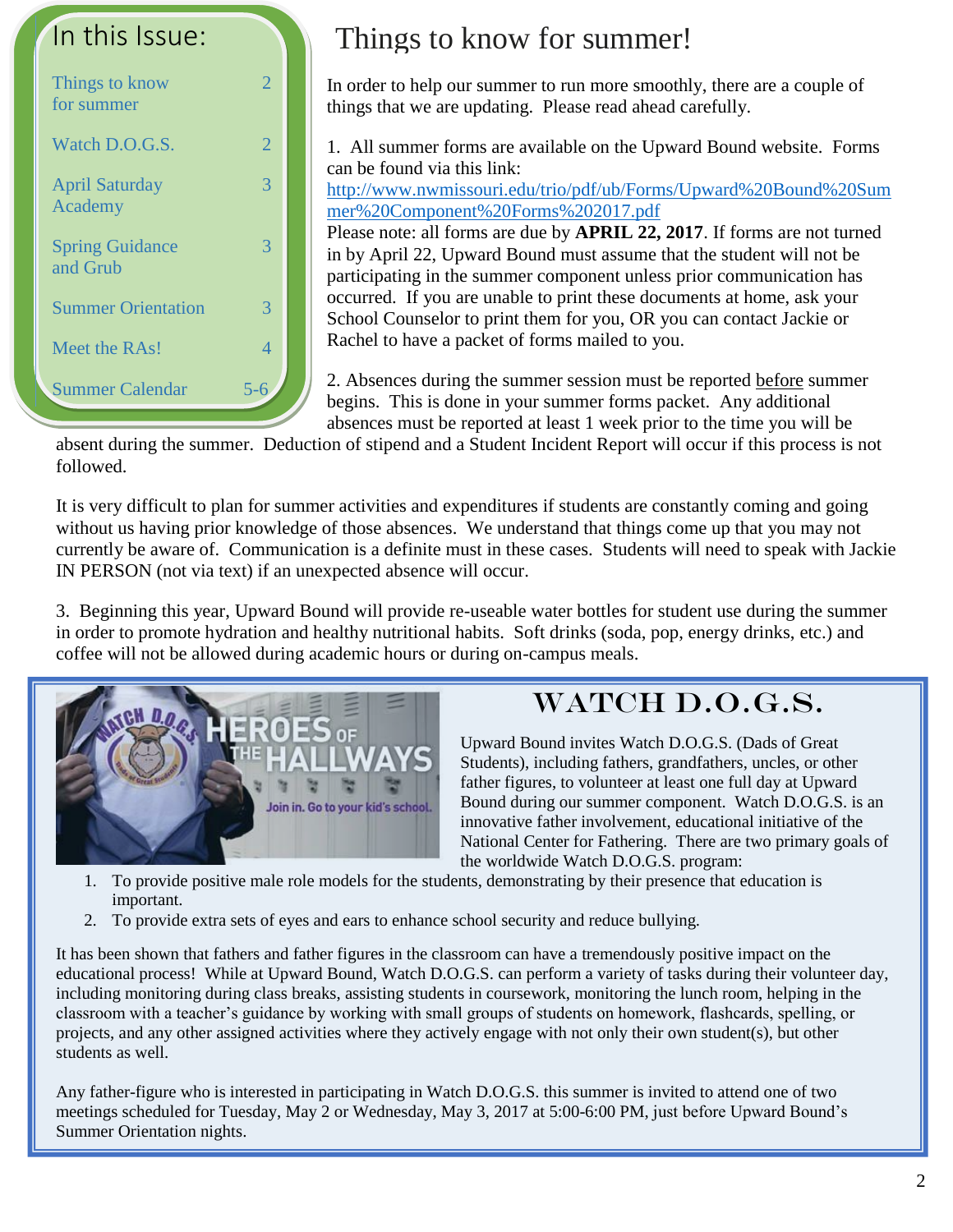# IMPORTANT DATES

# April 22, 2017 Saturday Academy - College Visit

Our Saturday Academy in April will be a college visit to UNO – University of Nebraska, Omaha

#### Itinerary:

|                            | 7:20-7:35 AM Arrive in the Administration Parking Lot |
|----------------------------|-------------------------------------------------------|
| $7:45 \text{ AM}$          | Leave Administration Parking Lot                      |
| 9:50 AM                    | Arrive at UNO; Check-in                               |
| 10:00-11:00                | <b>Admissions Presentation</b>                        |
| 11:00-12:00                | Walking Tour of Dodge Campus and                      |
|                            | University Housing                                    |
| 12:00-1:00 PM Presentation |                                                       |
| $1:00-2:00$                | Lunch at UNO                                          |
| 2:00                       | Depart UNO                                            |
| $2:30-4:30$                | The Amazing Pizza Machine                             |
| 6:30 PM                    | Arrive at NWMSU                                       |
|                            |                                                       |



\*Must turn in signed permission form by April 19 to attend.

\*\*Wear nice, casual clothing (no holes in jeans) with comfortable shoes.

\*\*\*Buses to NWMSU will not be running on this date. Carpooling is encouraged. Mileage Reimbursements are available in the Upward Bound Office or on the Upward Bound website:

<http://www.nwmissouri.edu/trio/upwardbound/>

## **April 24, 2017 Spring Guidance and Grub 6:30-8:00 PM**

Seniors, our Spring Guidance and Grub is focusing on understanding your Financial Aid Package.

Please bring your Financial Aid Award letters received from your college and your student account information, usually found on your acceptance letters.

\*Remember that we will provide dinner!

# **Summer Orientation** May 2 or May 3, 2017

6:30-8:00 PM

Students and parent(s)/guardian(s) must attend ONE orientation night. You may choose either date.

You will need to ensure that all forms for the summer component are turned in to the Upward Bound Office by **April 22, 2017**. Forms can be found on our website.

[http://www.nwmissouri.edu/trio/pdf/ub/F](http://www.nwmissouri.edu/trio/pdf/ub/Forms/Upward%20Bound%20Summer%20Component%20Forms%202017.pdf) [orms/Upward%20Bound%20Summer%2](http://www.nwmissouri.edu/trio/pdf/ub/Forms/Upward%20Bound%20Summer%20Component%20Forms%202017.pdf) [0Component%20Forms%202017.pdf](http://www.nwmissouri.edu/trio/pdf/ub/Forms/Upward%20Bound%20Summer%20Component%20Forms%202017.pdf)

Please bring any additional absences that have not already been reported.

# ACT Test Dates

| <b>Test Date</b> | Registration<br>Deadline | Late Fee<br>Required |
|------------------|--------------------------|----------------------|
| April 8, 2017    | March 3, 2017            | Mar. 4-17, 2017      |
| June 10, 2017    | May 5, 2017              | May 6-19, 2017       |

#### **Always use the UB code: 9713**

\*\*Remember: Each UB participant can utilize 2 ACT fee waivers. Forms are available by contacting the UB office.

For more information go to http://www.actstudent.org

2017 UB Summer Session June 4-July 7

2017 Summer Enrichment Trip July 10-14

**UB Contact Information** Office: 660-562-1630 Fax: 660-562-1631 Email: [jackiec@nwmissouri.edu](mailto:jackiec@nwmissouri.edu) [wistrom@nwmissouri.edu](mailto:wistrom@nwmissouri.edu)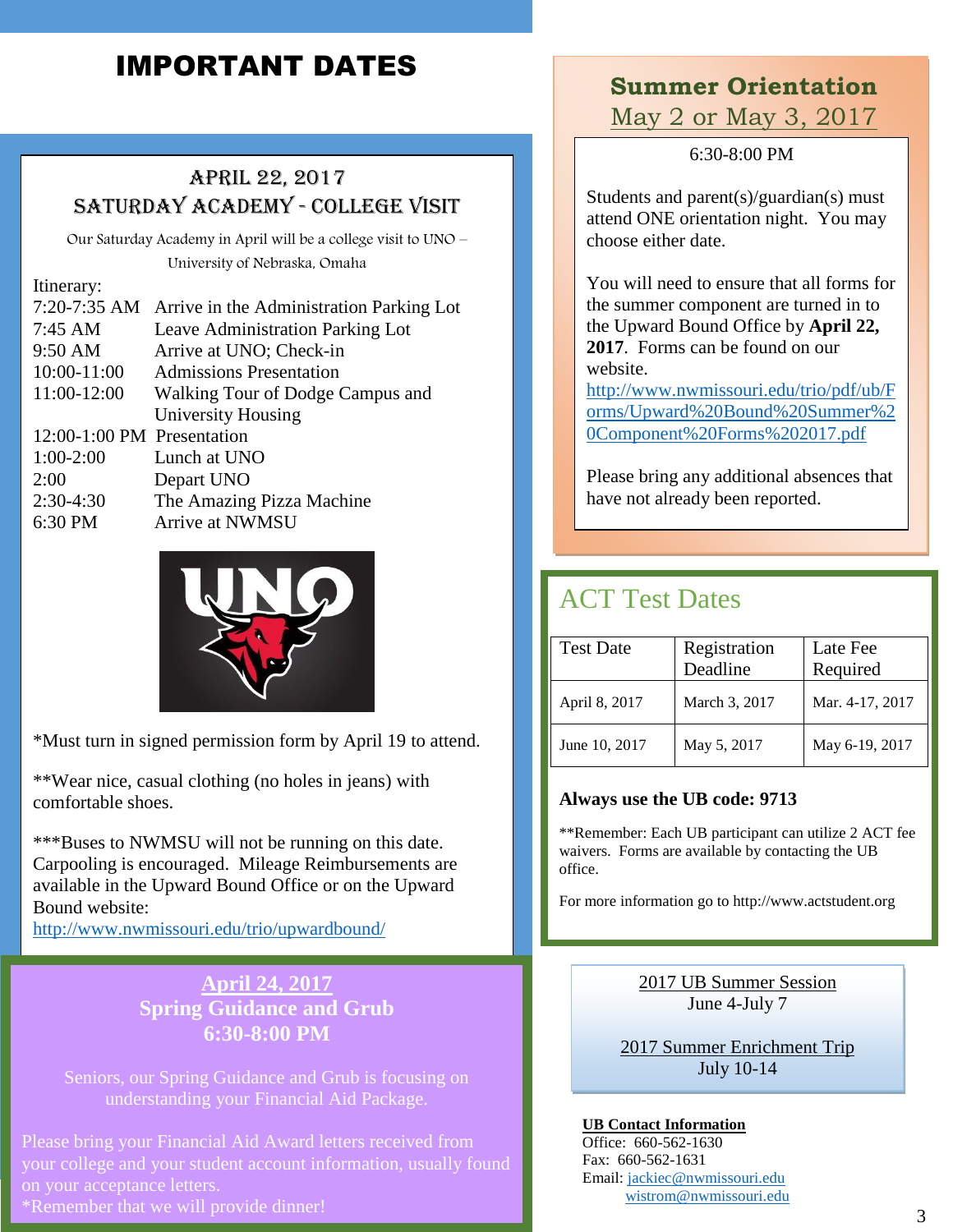# Meet the Resident Assistants!



Hello, my name is Darcie Gallagher. I am from Maitland, MO. I went to Nodaway-Holt and graduated in 2014. I transferred from Southeast Community College in Beatrice, NE and will be graduating with an Ag Science degree this semester. I plan on attending grad school for Ag Education this fall and have the hopes to be a high school educator someday. Some things I enjoy are being outside, farming, and helping others! I look forward to a summer of fun!

My name is Dasia, everyone calls me DJ. I'm from Saint Louis and I am a senior at Missouri Western State University. I am studying Psychology to be an Industrial Organizational psychologist! I love animals,



and going to the gym in my spare time! Can't wait to meet you guys!

My name is Valentine Oderah Osakwe (preference Val). I am an international student here at Northwest. My major is computer sdence with emphasis on software development. I hope after my degree to go on and also obtain a masters in computer science with emphasis on security software development. I grew up in a family of 5 boys and I am the middle man, some



of my family members live in California while other members alternate between Europe, Nigeria and here in the United States. My hobbies are video games, watching movies, music, cooking, dancing (although I can't dance, ends up messing the whole place up) and reading stuff online, especially Forbes, not the list; because they have very good write-ups. I also love sports, soccer (favorite team is Chelsea FC London) and volleyball is my favorite. My favorite food is usually rice (I can cook rice in so many ways), I also love bread and peanut butter. I always play a lot but I can get serious pretty fast and also I'm not afraid to make major decisions when the need calls for it.

Hi, my name is Chrystal Patten and I am currently a senior working on my last semester of undergraduate classes here at NWMSU. I am majoring in agricultural business and plan to attend graduate

school this fall at Northwest as well! My hometown is Orient. lowa. Hived in the country and always had gardens and plenty of animals to keep me occupied. I'm grateful that I made the decision to attend Northwest be-



cause I have had a great time in Maryville. I am very excited to be with Upward Bound this summer and I can't wait to meet everyone!

Hello all! My name is Arianne Bredlow. I am excited to be back for another fun summer with Upward Bound! I currently teach Special Education & Title Math at West Nodaway. I am a Northwest and UB Alum! Hove all things blue, green, and sparkly. Athletics aren't my forte, but I enjoy watching baseball, football, and hockey. I live in Ravenwood. I have a dog named Cocoa, and a cat named Ham Sandwich! I have two brothers, Caleb, who lives in Seattle, WA and Rory, who is a freshman at Northeast Nodaway (and current UB student). In my free time, I enjoy coloring, cooking, and traveling. I am also the Activities Coordinator for Camp Quality Northwest Missouri, a summer camp for children with cancer! If I look frazzled in the first week of the summer session, don't worry, I am just preparing for camp! I look forward to seeing all of the familiar faces from last summer and meeting the new students! It's going to be a blast!





My name is Korbin Jones. I'm a UB alumnus and this will be my 7th summer with UB (4 as a student, 3 as a TA, Enrichment Instructor, and/or RA). I'm currently a senior at Northwest studying Spanish and Creative Writing/Publishing. My personality color is blue and I'm an ENFJ, so I'm a very emotion -centered, people person! I'm super openminded as I have been involved with many multicultural groups on campus; I even started an intersectional feminist group a few years ago. I love helping people come up with solutions to their problems and encouraging others to pursue their passions. I'm excited to be with UB again and to have another unforgettable summer!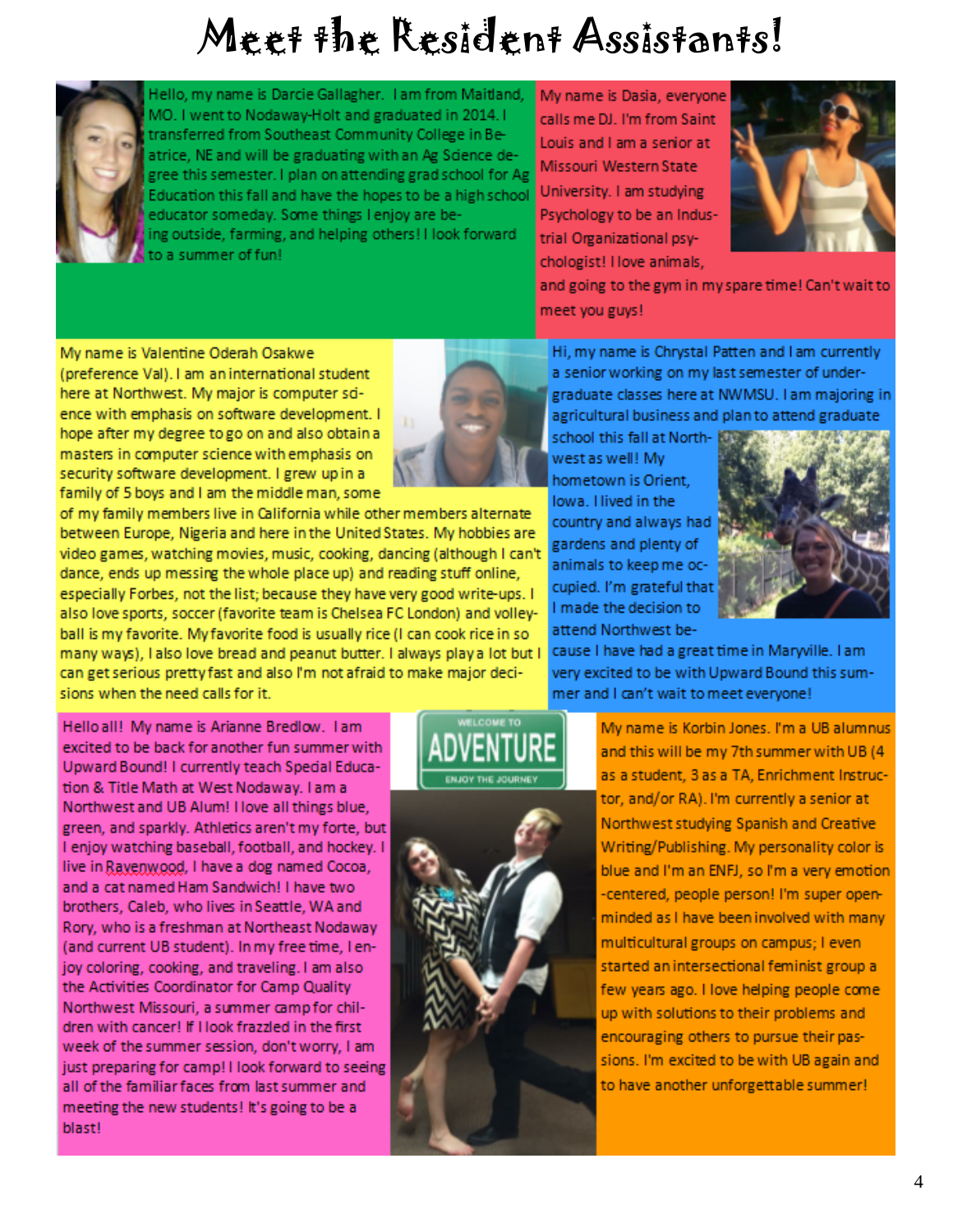

| <b>Prior to SC</b>                                                                                                   |                                                                                                                                                                                                                                                                                                                                                                                                                                                                 |  |
|----------------------------------------------------------------------------------------------------------------------|-----------------------------------------------------------------------------------------------------------------------------------------------------------------------------------------------------------------------------------------------------------------------------------------------------------------------------------------------------------------------------------------------------------------------------------------------------------------|--|
| Friday, June 2                                                                                                       | 8:00-9:00am Bridge move-in to the Northwest residence halls<br>9:00-11:00am Bridge Orientation<br>1:00-4:00pm SAC Retreat                                                                                                                                                                                                                                                                                                                                       |  |
| <b>Week 1</b>                                                                                                        |                                                                                                                                                                                                                                                                                                                                                                                                                                                                 |  |
| Sunday, June 4<br>Monday, June 5<br>Tuesday, June 6<br>Wednesday, June 7<br>Thursday, June 8<br>Friday, June 9       | Move-in to the Northwest residence halls<br>3:00-4:00pm for SAC<br>4:00-4:45pm for New Students<br>4:45-5:30pm for Returning Students<br><b>Bridge Classes Begin</b><br><b>Family Group Evening Activities</b><br>Tutoring in Hall and Visitor Night<br><b>Service Learning Activities</b><br>Large Group Activity Night- Royals vs Astros<br>Presentations and workshops<br><b>Job Shadowing/Work Study</b><br>Check out of the residence halls (11am-12:30pm) |  |
| <b>Week 2</b>                                                                                                        |                                                                                                                                                                                                                                                                                                                                                                                                                                                                 |  |
| Sunday, June 11<br>Monday, June 12<br>Tuesday, June 13<br>Wednesday, June 14<br>Thursday, June 15<br>Friday, June 16 | Return to the residence halls for check-in (7-9pm)<br><b>Family Group Evening Activities</b><br>Tutoring in Hall and Visitor Night<br><b>Service Learning Activities</b><br>Large Group Activity Night – MOERA & Movie<br>Presentations and workshops<br><b>Job Shadowing/Work Study</b><br>Check out of the residence halls (11am-12:30pm)                                                                                                                     |  |
| Week 3                                                                                                               |                                                                                                                                                                                                                                                                                                                                                                                                                                                                 |  |
| Sunday, June 18<br>Monday, June 19<br>Tuesday, June 20<br>Wednesday, June 21<br>Thursday, June 22                    | Return to the residence halls for check-in (7-9pm)<br><b>Family Group Evening Activities</b><br>Tutoring in Hall and Visitor Night<br><b>Service Learning Activities</b><br>Large Group Activity Night - Omaha Zoo                                                                                                                                                                                                                                              |  |

Friday, June 23 Presentations and workshops

Job Shadowing/Work Study

Check out of the residence halls (11am-12:30pm)